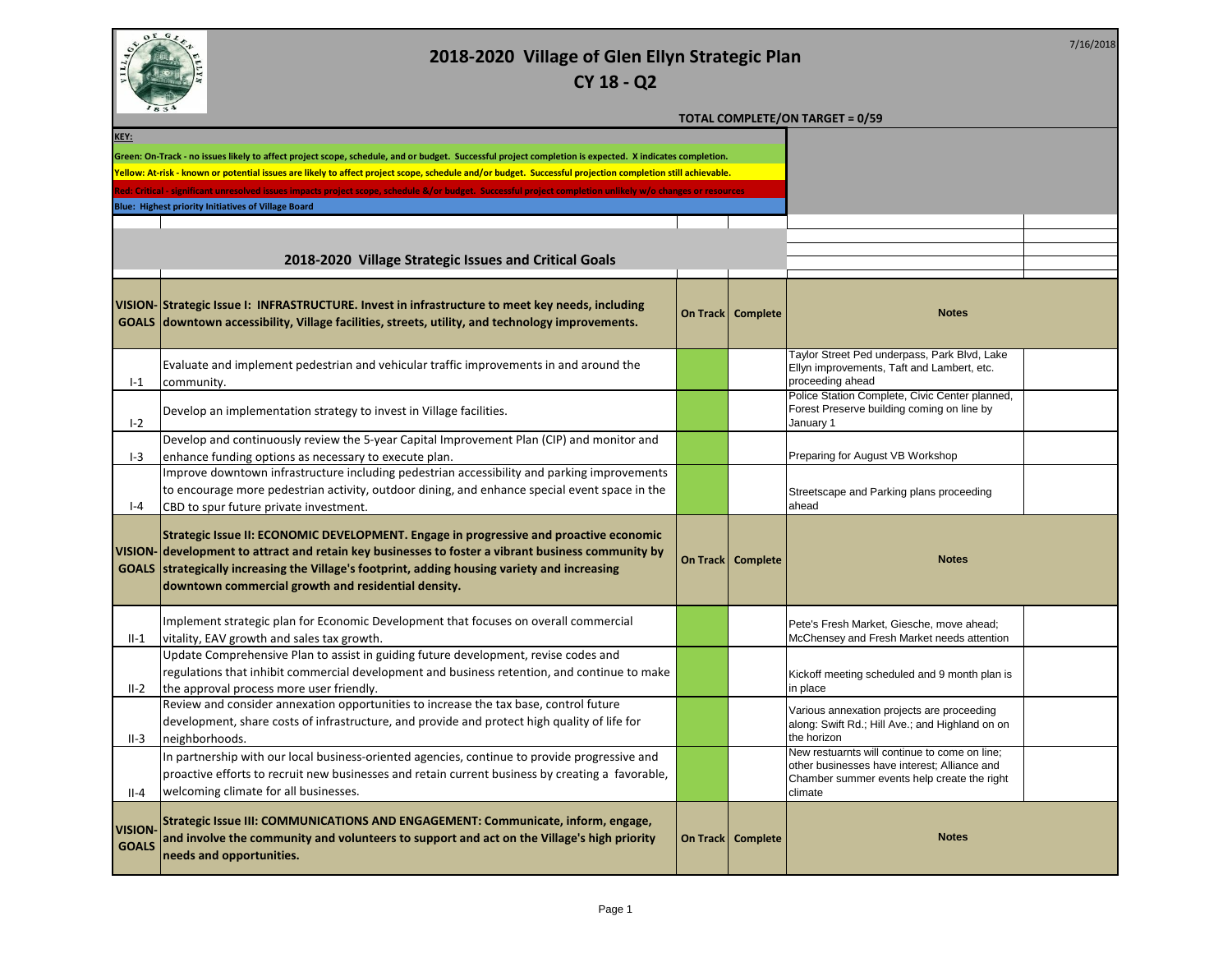

# **CY 18 - Q2**

|               |                                                                                                     |                     | <b>TOTAL COMPLETE/ON TARGET = 0/59</b>                                                           |  |
|---------------|-----------------------------------------------------------------------------------------------------|---------------------|--------------------------------------------------------------------------------------------------|--|
|               | Develop and utilize a comprehensive communications plan to educate and inform the                   |                     |                                                                                                  |  |
|               | community and continue to implement a management strategy that mandates responsiveness              |                     | Plan is in place including social media and other                                                |  |
| $III-1$       | and convenience.                                                                                    |                     | tools; community survey being utilized regularly.                                                |  |
|               | Utilize multiple communication tools to ensure the Village is engaged with residents,               |                     | Continue to find new wasy to engage                                                              |  |
| $III-2$       | businesses, and intergovernmental partners.                                                         |                     | stakeholders                                                                                     |  |
|               | Communicate the strategic plan and priorities and ensure the Village Board and Boards and           |                     |                                                                                                  |  |
| $III-3$       | Commissions are aligned.                                                                            |                     | Quarterly updates on website.                                                                    |  |
|               |                                                                                                     |                     | More formal communication plan to volunteers,                                                    |  |
| $III - 4$     | Recruit and identify meaningful roles for volunteers.                                               |                     | Village President meets with chairs a few times<br>a year.                                       |  |
|               |                                                                                                     |                     |                                                                                                  |  |
| <b>VISION</b> | Strategic Issue IV: FINANCIAL SUSTAINABILITY. Grow revenue and focus spending in line with          |                     |                                                                                                  |  |
| <b>GOALS</b>  | anticipated resources to meet the highest priority needs and maintain the Village's AAA bond        | On Track   Complete | <b>Notes</b>                                                                                     |  |
|               | rating.                                                                                             |                     |                                                                                                  |  |
|               |                                                                                                     |                     |                                                                                                  |  |
|               | Evaluate new revenue concepts and cost controls that continue to deliver high quality services      |                     | Evaluating contracts: EMS, Refuse, water rates;<br>Evaluating revenue options: Food and Beverage |  |
| VI-1          | and necessary capital investment.                                                                   |                     | Tax, storm water fee, and building permit fees                                                   |  |
|               | Complete financial monitoring including annual audits, five-year forecast, CIP, and Scorecard as    |                     |                                                                                                  |  |
| $VI-2$        | appropriate to maintain long-term financial stability.                                              |                     | Continues annually                                                                               |  |
|               |                                                                                                     |                     |                                                                                                  |  |
|               | Review staffing allocations and create succession plans for all departments focused on talent       |                     |                                                                                                  |  |
| $VI-3$        | development/management and protecting the greatest asset in the organization: employees.            |                     | Internal review is under way in all departments                                                  |  |
| <b>VISION</b> | Strategic Issue V: Village Links/Reserve 22 mission is to enhance the quality of life in Glen       |                     |                                                                                                  |  |
| <b>GOALS</b>  | Ellyn by offering outstanding recreational and dining opportunities, while providing storm          | On Track   Complete | <b>Notes</b>                                                                                     |  |
|               | water protection, at no costs to the taxpayer.                                                      |                     |                                                                                                  |  |
| $V-1$         | Develop and implement business goals and growth options to maximize profits without                 |                     | Challegning weather year, profits down, need                                                     |  |
|               | sacrificing overall quality or resident/community benefits.                                         |                     | strong 2nd half.                                                                                 |  |
| $V-2$         | Reposition Reserve 22 with renewed focus on quality and consistent food and service.                |                     | New Management team on board and driving<br>results.                                             |  |
|               |                                                                                                     |                     |                                                                                                  |  |
| $V-3$         | Sustain the financial stability of the business through capital planning and cash reserve policies. |                     | Cash reserve policy recommended, dinner<br>improvement approved, challenging golf year.          |  |
|               | Develop a comprehensive marketing plan and ensure communication and alignment between               |                     |                                                                                                  |  |
| $V - 4$       | Recreation Commission and Village Board.                                                            |                     | New Marketing Strategist executing new plan.                                                     |  |
|               |                                                                                                     |                     |                                                                                                  |  |
|               |                                                                                                     |                     |                                                                                                  |  |
|               |                                                                                                     |                     |                                                                                                  |  |
|               |                                                                                                     |                     |                                                                                                  |  |
|               |                                                                                                     |                     |                                                                                                  |  |
|               |                                                                                                     |                     |                                                                                                  |  |

7/16/2018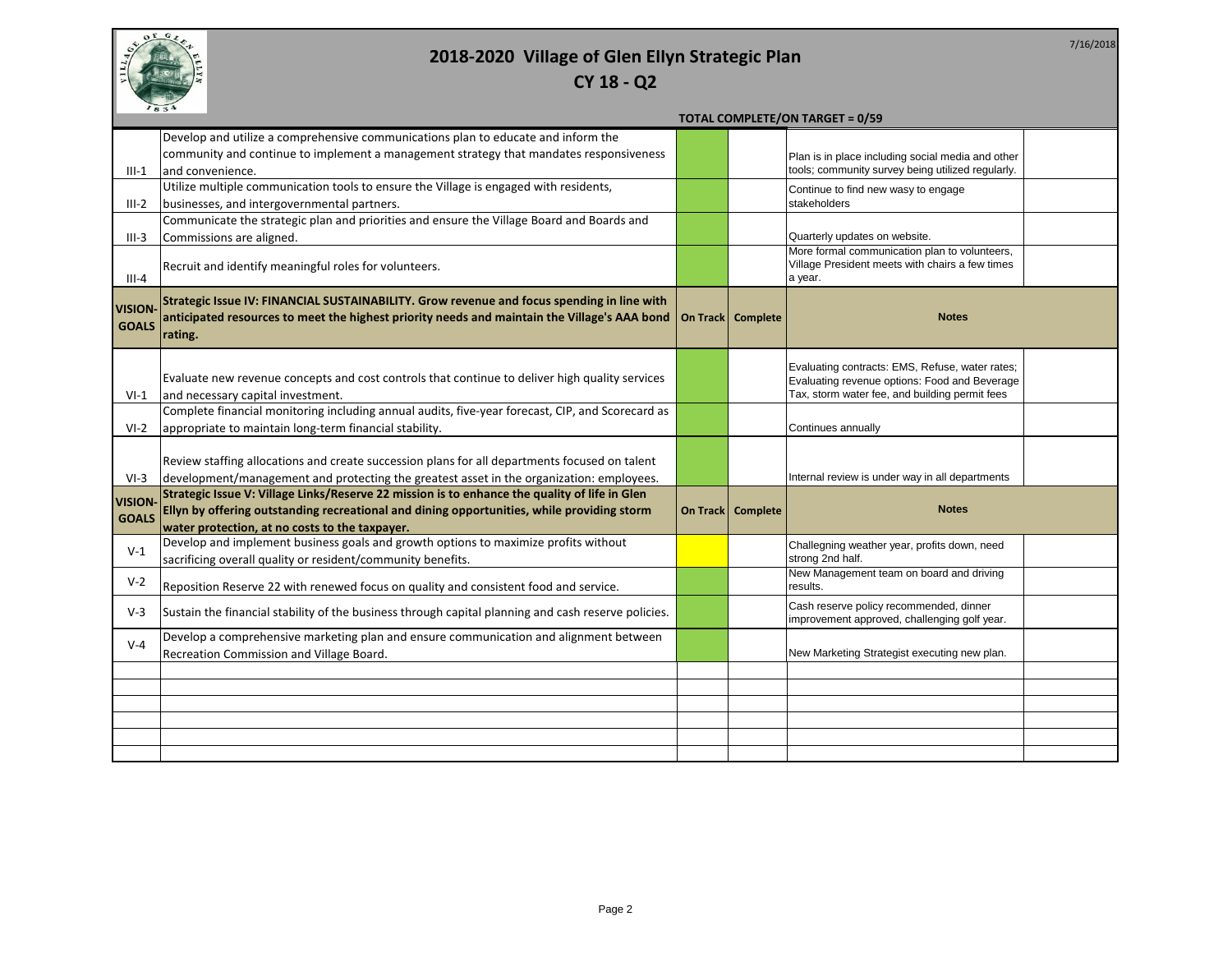| 2018-2020 Village of Glen Ellyn Strategic Plan<br>CY 18 - Q2 | 7/16/2018 |
|--------------------------------------------------------------|-----------|
| <b>TOTAL COMPLETE/ON TARGET = 0/59</b>                       |           |
|                                                              |           |
| 2018-2020 Village Strategic Issues and Action Plan           |           |
|                                                              |           |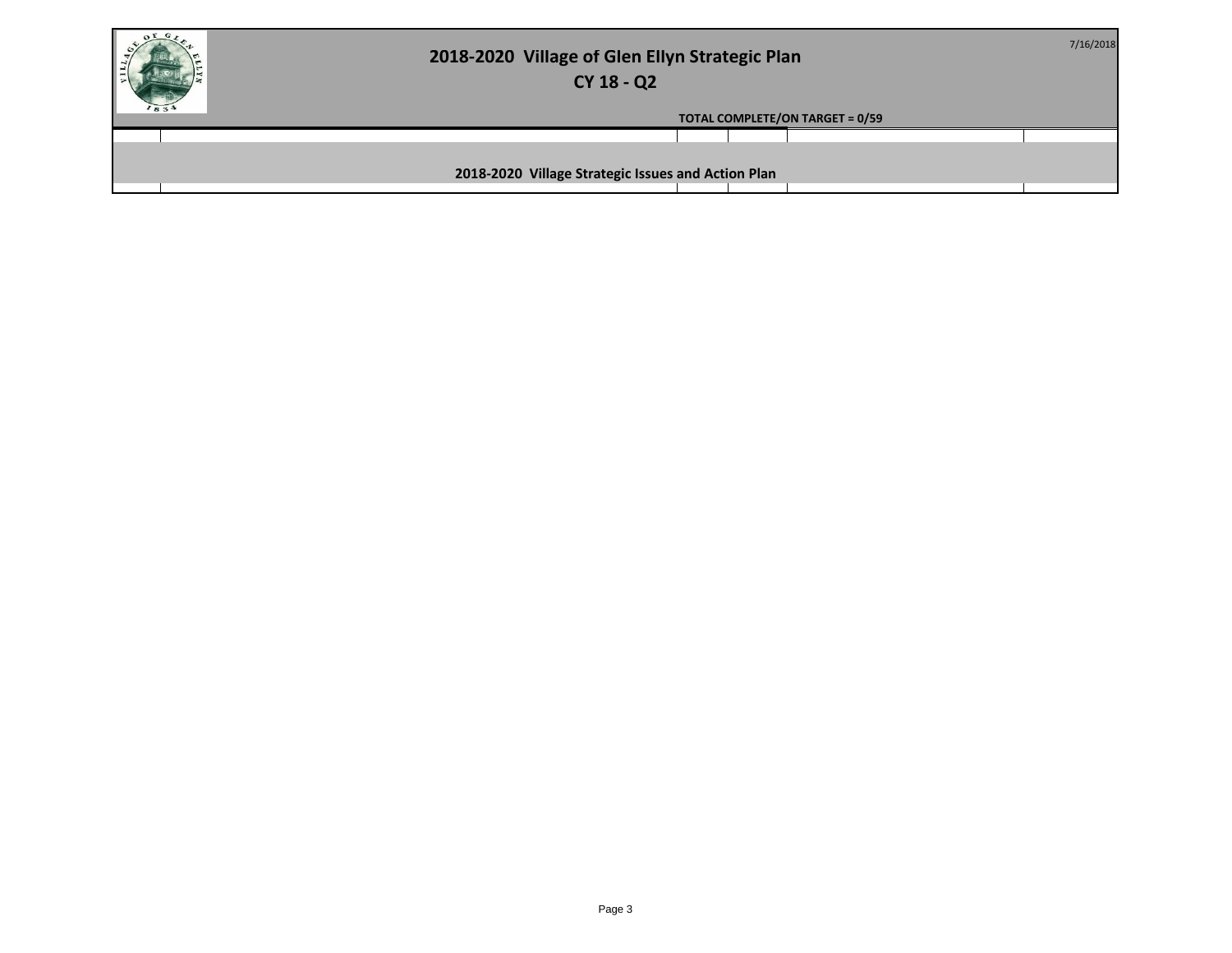

**CY 18 - Q2**

#### **TOTAL COMPLETE/ON TARGET = 0/59**

#### **Strategic Issue I: INFRASTRUCTURE. Invest in infrastructure to meet key needs, including downtown accessibility, Village facilities, streets, utility, and technology improvements.**

| <b>Action Steps</b><br>On track   Complete   Comments<br>Goal # |                                                                                                                                                                                                                                                                                                                                  |  |  |                                                                                                                                                    |                       |  |  |
|-----------------------------------------------------------------|----------------------------------------------------------------------------------------------------------------------------------------------------------------------------------------------------------------------------------------------------------------------------------------------------------------------------------|--|--|----------------------------------------------------------------------------------------------------------------------------------------------------|-----------------------|--|--|
| $I-1a$                                                          | Construct the pedestrian underpass on Taylor St. by December 2018.                                                                                                                                                                                                                                                               |  |  | Project scheduled this fall.                                                                                                                       | Dept.<br>PW/<br>Admin |  |  |
| $I-1b$                                                          | Complete Phase I engineering design and submit grants for the pedestrian tunnel and renovated or<br>new train station by January 1, 2019.                                                                                                                                                                                        |  |  | Team selected 18 month process to finalize<br>design and identify funding sources. CMAQ<br>application is due January 2019.                        | P&D/<br>PW/<br>Admin  |  |  |
| $l-1c$                                                          | Design and construct Roosevelt Rd. access improvements for the Baker Hill shopping center as well as<br>improved access south of Roosevelt Rd by December 2019.                                                                                                                                                                  |  |  | Finalizing IDOT submittal, design in fall, spring<br>construction ideally.                                                                         | PW/<br>Admin          |  |  |
| $I-2a$                                                          | Complete the renovations of the Civic Center including overseeing the Innovation DuPage build-out on<br>time and on budget by April 2019.                                                                                                                                                                                        |  |  | Expected the GMP by end of July. Construction<br>set to begin in August. Delayed due to HVAC<br>issues.                                            | All                   |  |  |
| $I-2b$                                                          | Build out the salt dome space at the Forest Preserve Building and facilitate the McKee House<br>Preservation group on plans to save this historic structure by April 2019.                                                                                                                                                       |  |  | Expecting Forest Preserve to move out by<br>january 1; prepare building for winter 2019/20                                                         | PW/<br>Admin          |  |  |
| $I-2c$                                                          | Complete and monitor GWA infrastructure projects including Combined Heat and Power (CHP) and<br>Facilities Improvement Project (FIP) by November 2019.                                                                                                                                                                           |  |  | CHP completed, but monitoring is ongiong.<br>Phase I of Facility Project substantially<br>completed by April 2018; Phase II by November<br>2019.   | PW                    |  |  |
| $I-2d$                                                          | Update the annual facilities plan that ensures annual investment in Village facilities including Fire<br>Stations, Police Station, Public Works, Village Links, and History Center by December 2018.                                                                                                                             |  |  | In processAugust 2018 Workshop.                                                                                                                    | Admin                 |  |  |
| $I-3a$                                                          | Execute the Capital Improvement Plan (CIP) including IT improvements, facility improvements, and<br>equipment replacement by Jan. 1, 2019.                                                                                                                                                                                       |  |  | Reoccurring annually.                                                                                                                              | All                   |  |  |
| $I-3b$                                                          | Develop and begin to implement the Roosevelt Road water main replacement project by November<br>2019.                                                                                                                                                                                                                            |  |  | Phase I (Nicoll Way to IL-53) Engineering<br>Underway, Phase I Construction in 2018                                                                | PW                    |  |  |
| $I-4a$                                                          | Design and update utility and streetscape improvements in CBD to enhance critical commercial area to<br>allow further private investment and improve quality of life by December 2019.                                                                                                                                           |  |  | CBD Utility Study In Progress, VB board set<br>budget of at minimum \$10.5M for project;<br>evaluating funding options and 10-year capital<br>plan | PW/Admin              |  |  |
| $I-4b$                                                          | Evaluate parking garage alternatives as well as economic development partnerships that would increase<br>parking in the downtown by October 2019.                                                                                                                                                                                |  |  | Site identified, RFQ distributed by end of July;<br>funding plan supported by VB.                                                                  | P&D/<br>Admin         |  |  |
| l-4c                                                            | Execute implementation of the Village way finding plan by October, 2019.                                                                                                                                                                                                                                                         |  |  | RFP to be issed and contracted selected by June<br>1. Phase I is planned for fall 2018 focused on                                                  | P&D/PW                |  |  |
|                                                                 |                                                                                                                                                                                                                                                                                                                                  |  |  | TOTAL COMPLETE/ON TARGET=TOTAL: 12                                                                                                                 |                       |  |  |
|                                                                 |                                                                                                                                                                                                                                                                                                                                  |  |  |                                                                                                                                                    |                       |  |  |
|                                                                 | Strategic Issue II: ECONOMIC DEVELOPMENT. Engage in progressive and proactive economic development to attract and retain key businesses to foster a vibrant business community<br>by strategically increasing the Village's footprint, adding housing variety and increasing downtown commercial growth and residential density. |  |  |                                                                                                                                                    |                       |  |  |
|                                                                 | Goal # Action Steps                                                                                                                                                                                                                                                                                                              |  |  | On track   Complete   Comments                                                                                                                     | Dept.                 |  |  |
|                                                                 |                                                                                                                                                                                                                                                                                                                                  |  |  |                                                                                                                                                    |                       |  |  |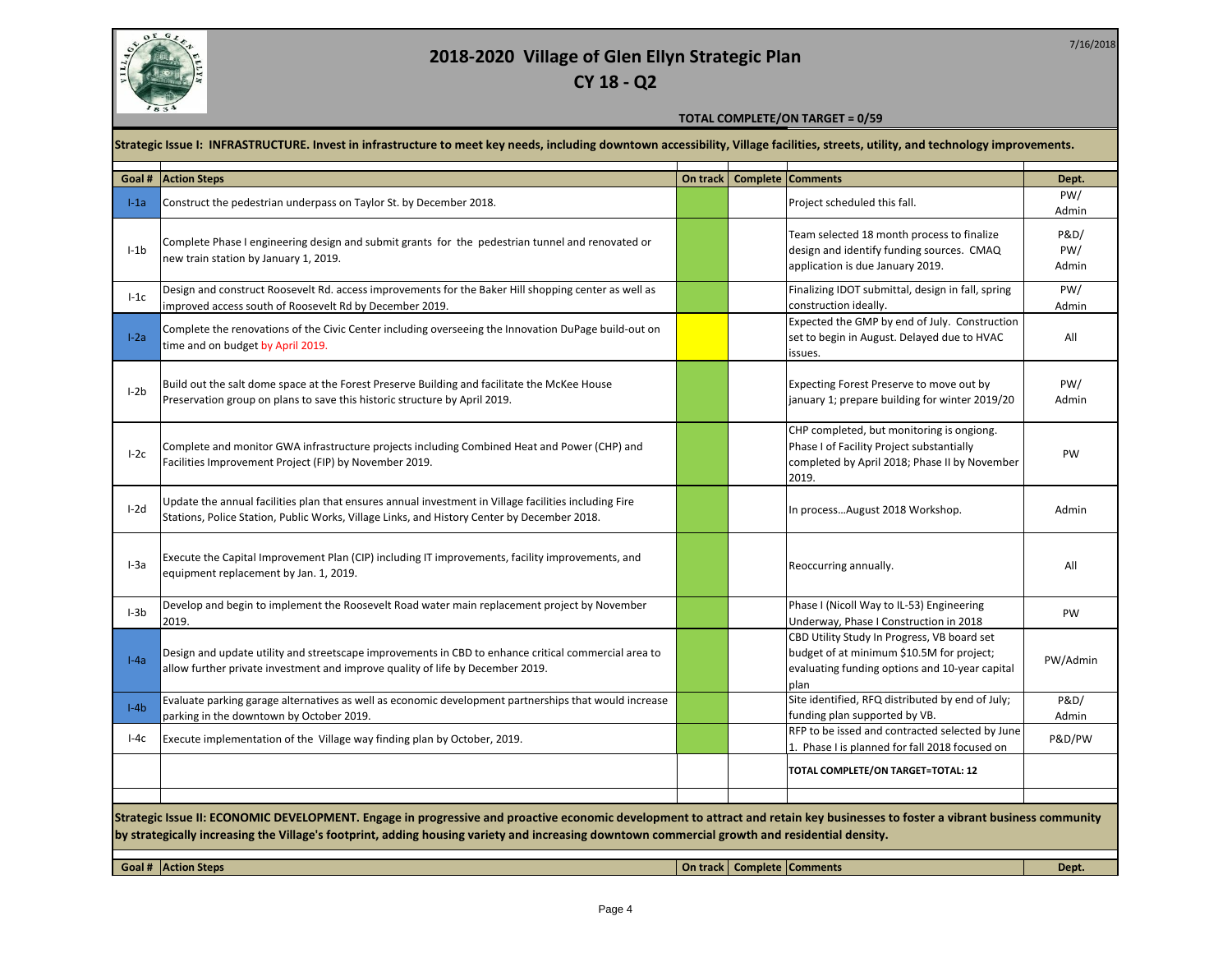

|                |                                                                                                                                                                                                                                                                                                                                                                                                                                                                                                                                                                                         | <b>TOTAL COMPLETE/ON TARGET = 0/59</b>                                                                                                                                                                                                                          |                  |
|----------------|-----------------------------------------------------------------------------------------------------------------------------------------------------------------------------------------------------------------------------------------------------------------------------------------------------------------------------------------------------------------------------------------------------------------------------------------------------------------------------------------------------------------------------------------------------------------------------------------|-----------------------------------------------------------------------------------------------------------------------------------------------------------------------------------------------------------------------------------------------------------------|------------------|
| $II-1a$        | Focus on key development sites in the CBD and move forward with Giesche and McChesney sites and<br>other underutilized parcels by December 31, 2018.                                                                                                                                                                                                                                                                                                                                                                                                                                    | Preliminary plans for Giesche have been<br>received, Developer has purchased property<br>and working on final plans. No update on<br>McChesney                                                                                                                  | P&D/<br>Admin    |
| $II-1b$        | Review plans and work with Pete's Fresh Market to ensure their project is completed by February 2019.                                                                                                                                                                                                                                                                                                                                                                                                                                                                                   | Plans approved by Village, permitting in<br>process.                                                                                                                                                                                                            | P&D/<br>Admin    |
| $II-1C$        | Execute the Economic Development plan including TIF promotion, Awards program, business<br>retention, as well as market village events, business education opportunities and available sites<br>and monitor annually by December 31, 2018.                                                                                                                                                                                                                                                                                                                                              | Efforts continue on all fronts; business<br>recruitment and retention efforts focused on<br>award program, TIF Districts promotion, and<br>development review                                                                                                   | P&D/<br>Admin    |
| $II-2a$        | Engage the community in a process and update the Village's Comprehensive Plan by May 2019.                                                                                                                                                                                                                                                                                                                                                                                                                                                                                              | Kickoff meeting scheduled for July 19 (9 month<br>process expected.)                                                                                                                                                                                            | P&D              |
| $II-2b$        | Implement an online building permit system to provide customer flexibility and improved service by<br>September 1, 2018.                                                                                                                                                                                                                                                                                                                                                                                                                                                                | Staffing issues have delayed this project                                                                                                                                                                                                                       | P&D              |
| $II-2c$        | Review and modify zoning code, sign code, building codes, and ARC guidelines to create more flexibility<br>for businesses by November 1, 2018.                                                                                                                                                                                                                                                                                                                                                                                                                                          | Zoning Code modifications approved by VB;<br>Sign Codes to be finalized in fall 2018, building<br>and ARC codes scheduled for later this year.                                                                                                                  | P&D              |
| $II-3a$        | Embrace residential and commercial annexation opportunities:<br>* Finalize the annexation of the industrial properties on the north side of Hill Ave. by Spetember 1, 2018.<br>*Finalize the annexation of DuPage Forest Preserve between Crescent and St. Charles by March 1, 2018.-<br>Complete<br>*Finalize the annexation of the development on Swift Rd. through the existing pre-annexation<br>agreement by August 1, 2019.<br>*Continue to pursue annexation on Cumnor, Acorn and Fairway by October, 2018.<br>* Continue to pursue annexation of areas near GWA by March, 2019. | Hill Ave. should be finalized in August on north<br>side of street, south side may take longer; St.<br>Charles Forest Preserve approved by VB; Swift<br>Rd. is moving forward; Cumnor/Acorn is waiting<br>on neighborhood feedback; GWA on hold<br>temporarily. | P&D/<br>Admin    |
| II-4a          | Grow business relationships with economic development partners, including but not limited to,<br>Alliance of Downtown Glen Ellyn, Glen Ellyn Chamber of Commerce, Choose DuPage, College of<br>DuPage, Glen Ellyn Public Library, DuPage Convention, and Visitors Bureau. Ongoing.                                                                                                                                                                                                                                                                                                      | Assist with events, Innovation DuPage,<br>marketing and communications, support COD<br>initiatives                                                                                                                                                              | P&D/<br>Admin    |
| $II-4b$        | Develop a plan to include the new Innovation DuPage in our business recruitment and retention efforts<br>by January 2019 and implement plan by April 2019                                                                                                                                                                                                                                                                                                                                                                                                                               | Delay due to building issues                                                                                                                                                                                                                                    | Admin            |
| $II-4c$        | Consider including additional green space (plaza/pocket parks/fire pits), sidewalk cafes, a sound system,<br>improved alleys and parking lots, and enhanced lighting in the CBD as part of the streetscape<br>improvements being considered by October 2018.                                                                                                                                                                                                                                                                                                                            | CBD Utility Study In Progress, Will be included<br>in Streetscape Plan                                                                                                                                                                                          | Admin/<br>PW     |
| $II-4d$        | Partner with the Chamber and the Alliance on opportunities to encourage CBD businesses to extend<br>hours by increasing pedestrian traffic and customers through special events and activities. Ongoing.                                                                                                                                                                                                                                                                                                                                                                                | Events and new restaurants and retail shops<br>are achieving that goal, slowly.                                                                                                                                                                                 | P&D/<br>Admin    |
| $II-4e$        | Monitor and promote a balanced approach to meeting the parking needs of the community and work<br>with the business community to educate and collaborate on solutions by November 2018.                                                                                                                                                                                                                                                                                                                                                                                                 | Short term parking ideas such as signage,<br>private use, valet parking, and enforcement<br>modifications were all considered and being<br>implemented or futhered studied.                                                                                     | Admin/Police/Fin |
|                |                                                                                                                                                                                                                                                                                                                                                                                                                                                                                                                                                                                         | TOTAL COMPLETE/ON TARGET=TOTAL: 12                                                                                                                                                                                                                              |                  |
| opportunities. | Strategic Issue III: COMMUNICATIONS AND ENGAGEMENT. Communicate with, educate and involve the community and volunteers to support and act on the Village's high priority needs and<br>Page 5                                                                                                                                                                                                                                                                                                                                                                                            |                                                                                                                                                                                                                                                                 |                  |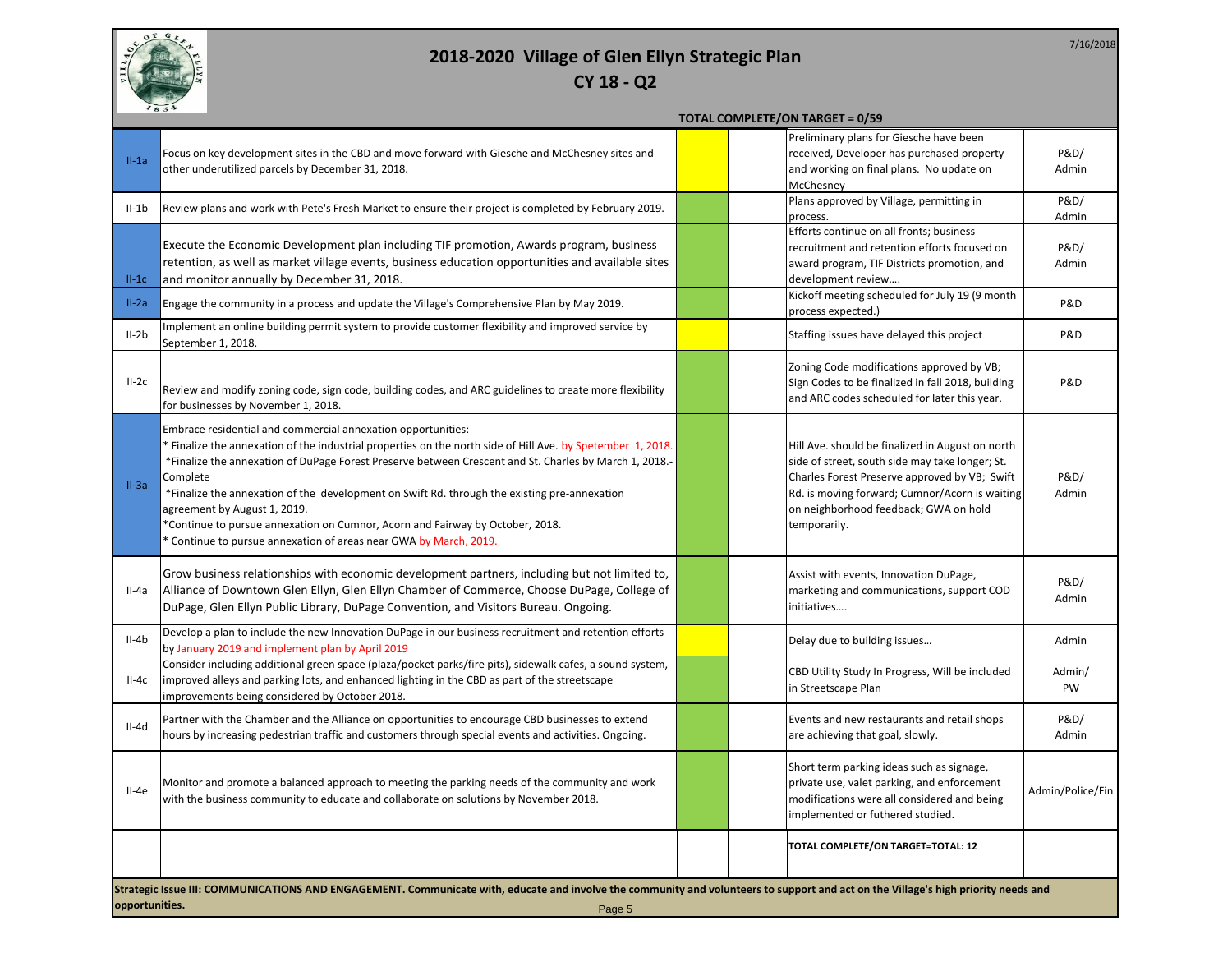

|  |  |  |  | <b>TOTAL COMPLETE/ON TARGET = 0/59</b> |  |
|--|--|--|--|----------------------------------------|--|
|--|--|--|--|----------------------------------------|--|

| Goal #     | <b>Action Steps</b>                                                                                                                                                                                                      | On track |   | Complete Comments                                                                                                                                                                                                                                                                                                                | Dept.        |
|------------|--------------------------------------------------------------------------------------------------------------------------------------------------------------------------------------------------------------------------|----------|---|----------------------------------------------------------------------------------------------------------------------------------------------------------------------------------------------------------------------------------------------------------------------------------------------------------------------------------|--------------|
| $III-1a$   | Educate and promote the community survey as part of the strategic planning process by March 2018.                                                                                                                        |          | X | Survey completed in October 2017.                                                                                                                                                                                                                                                                                                | Admin        |
| $III - 1b$ | Conduct emergency preparedness drill annually in the new EOC and continue to promote Reverse 911<br>system, radio station, cable station for emergency communication. Auguat Drill                                       |          |   | Scheduling an internal exercise for late<br>summer.                                                                                                                                                                                                                                                                              | PD/<br>Admin |
| $III-1C$   | Continue philosophy that all customers are responded to by the village within two business days with an<br>acknowledgement of their request. - Ongoing                                                                   |          |   | Ongoing. Periodic review in place                                                                                                                                                                                                                                                                                                | All          |
| $III-1d$   | Develop an annual joint marketing plan with the Chamber and Alliance focused on special event<br>promotion annually by end of February.                                                                                  |          |   | Reoccurs annually.                                                                                                                                                                                                                                                                                                               | Admin        |
| $III - 2a$ | Increase customer convenience, interaction, and improve transparency by enhancing the functionality of<br>the Village website by May 2019.                                                                               |          |   | RFP to go out this month and recommendation<br>to VB in August.                                                                                                                                                                                                                                                                  | Admin        |
| $III-2b$   | Monitor the success of the PW service request system and evaluate alternatives for other departments<br>to utilize by December 2018.                                                                                     |          |   | Admin to lead this effort with Finance, Proeprty<br>Maintenance, and Police Records.                                                                                                                                                                                                                                             | Admin/PW     |
| $III-2c$   | Continue to evaluate and increase opportunities for partnership with intergovernmental entities.<br>Ongoing                                                                                                              |          |   | COD: ID, Culinary Partnership Village Links; Park<br>District: reviewing property ownership, capital<br>projects; Library: capital projects, financial<br>support: Schools: Space needs assistance, HS<br>capital and parking collaboration; IGA with SD<br>41 for water main; Lombard IGA with Hill Ave.<br>water main proeject | Admin        |
| $III - 2d$ | Enhance social media presence and cable channel utilization as communication tools by July 2019.                                                                                                                         |          |   | Village is using various social media platforms<br>effectively for the last year                                                                                                                                                                                                                                                 | Admin        |
| $III-3a$   | Communicate the 2018-20 Strategic Plan and incorporate goals into the annual budget process -Ongoing.                                                                                                                    |          | X |                                                                                                                                                                                                                                                                                                                                  | Admin        |
| III-4a     | Encourage voter turnout by promoting Town Hall Meetings and the election process by October 2018.                                                                                                                        |          |   | Working with Civic Betterment Party to<br>promote activities as appropriatet.                                                                                                                                                                                                                                                    | Admin        |
| $III-4b$   | Continue to educate potential commissioners and recruit volunteers for meaningful roles on Boards and<br>Commissions and work with the Alliance and Chamber to foster volunteerism for special events by May<br>1, 2018. |          |   | Reoccurring annually.                                                                                                                                                                                                                                                                                                            | Admin        |
| $III-4c$   | Continue to be responsive and adapt to elected officials requests for information and involvement.<br>Ongoing                                                                                                            |          |   |                                                                                                                                                                                                                                                                                                                                  | Admin        |
|            |                                                                                                                                                                                                                          |          |   | TOTAL COMPLETE/ON TARGET=TOTAL: 12                                                                                                                                                                                                                                                                                               |              |
|            |                                                                                                                                                                                                                          |          |   |                                                                                                                                                                                                                                                                                                                                  |              |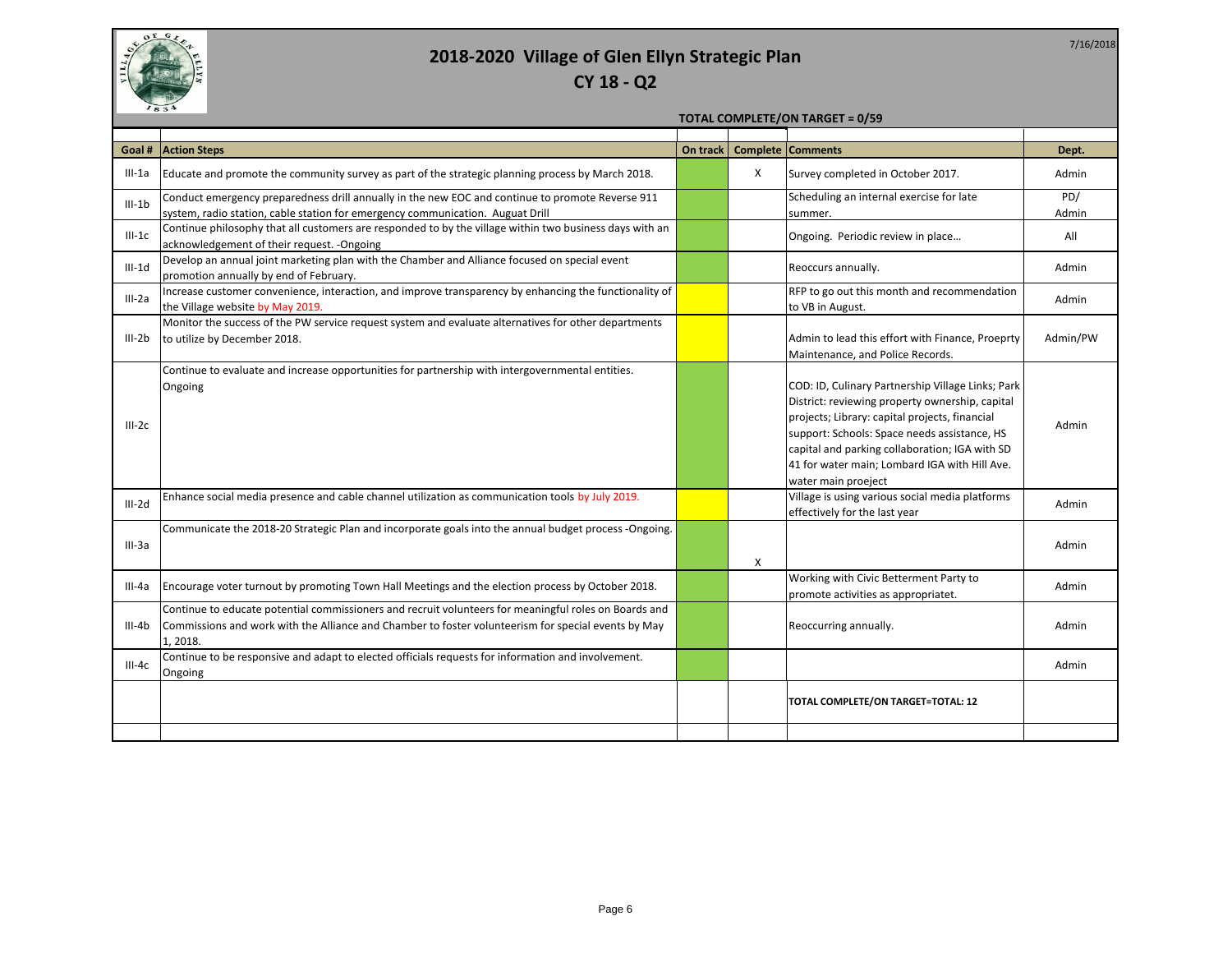

#### **TOTAL COMPLETE/ON TARGET = 0/59**

Strategic Issue IV: FINANCIAL SUSTAINABILITY. Grow revenue and focus spending in line with anticipated resources to meet the highest priority needs and maintain the Village's AAA bond rating.Evaluate the feasibility of consolidating operations, services, procedures, and common tasks within and across departments and explore cost sharing partnerships with intergovernmental groups and recommend **intergovernmental groups** ┯ ┯ ─ा

|         | <b>Goal IV Action Steps</b>                                                                                                                                                                                                                                               | On track |         | <b>Complete Comments</b>                                                                                                                                                                                                      | Dept.             |
|---------|---------------------------------------------------------------------------------------------------------------------------------------------------------------------------------------------------------------------------------------------------------------------------|----------|---------|-------------------------------------------------------------------------------------------------------------------------------------------------------------------------------------------------------------------------------|-------------------|
| $IV-1a$ | Monitor state budget impacts and identify new revenue sources and grant opportunities to address<br>budget shortfalls including HRST increase and potential new revenues to address capital projects by<br>November 2018.                                                 |          |         | Home Rule increase agreed to in 2018 budget,<br>other revenue sources being considered for<br>capital funding. Fees/Fines completed and<br>being implemented. Food and Beverage tax for<br>captial projects being considered. | All               |
| $IV-1b$ | Evaluate the feasibility of consolidating operations, services, procedures, and common tasks within and<br>across departments and explore cost sharing partnerships with intergovernmental groups and<br>recommend changes as part of budget process annually in October. |          |         | Reoccurring annually.                                                                                                                                                                                                         | All               |
| $IV-1c$ | Periodically adjust Village fees and fines to be commensurate with the cost of providing services by<br>establishing gradual and appropriate increases in line with other communities by October 2018.                                                                    |          |         | Building Permit, Parking, Business registration,<br>parking fines, and other fees/fines being<br>considered and implemented.                                                                                                  | All               |
| $IV-1d$ | Evaluate opportunities to utilize technology to consolidate functions, streamline work<br>processes, and deliver services more efficiently by December 2018.                                                                                                              |          |         |                                                                                                                                                                                                                               | All               |
| $IV-1e$ | Automate the Accounts Payable process by December 2018.                                                                                                                                                                                                                   |          |         | Budgeted for and installing necessary software,<br>pilot program in 2018 Q2.                                                                                                                                                  | Finance/<br>Admin |
| $IV-2a$ | Develop a five-year Capital Improvement Plan (CIP) to guide future capital investment and present to<br>Village Board as part of annual budget process annually by August 2018.                                                                                           |          |         | Reoccurring annually.                                                                                                                                                                                                         | Finance/<br>Admin |
| $IV-2b$ | Complete annual five year forecast by October 2018.                                                                                                                                                                                                                       |          |         | Reoccurring annually.                                                                                                                                                                                                         | Finance           |
| $IV-2c$ | Complete the Financial Scorecard by August 2019.                                                                                                                                                                                                                          |          |         | Scheduled for next year                                                                                                                                                                                                       | Finance           |
| $IV-2d$ | Receive the budget and audit awards from GFOA by October 1, 2018.                                                                                                                                                                                                         |          |         | Reoccurring annually.                                                                                                                                                                                                         | Finance           |
| $IV-2e$ | Review reserve policy for all funds by May 2018.                                                                                                                                                                                                                          |          |         | Completed General Fund, W&S and<br>Links/Reserve 22 are being evaluated.<br>Scheduled for approval in July                                                                                                                    | Finance           |
| $Iv-3a$ | Create succession plans in all departments and continually review staffing allocation and needs. -<br>Ongoing                                                                                                                                                             |          | Ongoing | Discussing internally.                                                                                                                                                                                                        | All               |
| $IV-3b$ | Foster training, continuing education, skill development, and cross-training for personnel by October 1,<br>2018.                                                                                                                                                         |          | Ongoing |                                                                                                                                                                                                                               | All               |
|         |                                                                                                                                                                                                                                                                           |          |         | TOTAL COMPLETE/ON TARGET=TOTAL: 12                                                                                                                                                                                            |                   |
|         |                                                                                                                                                                                                                                                                           |          |         |                                                                                                                                                                                                                               |                   |